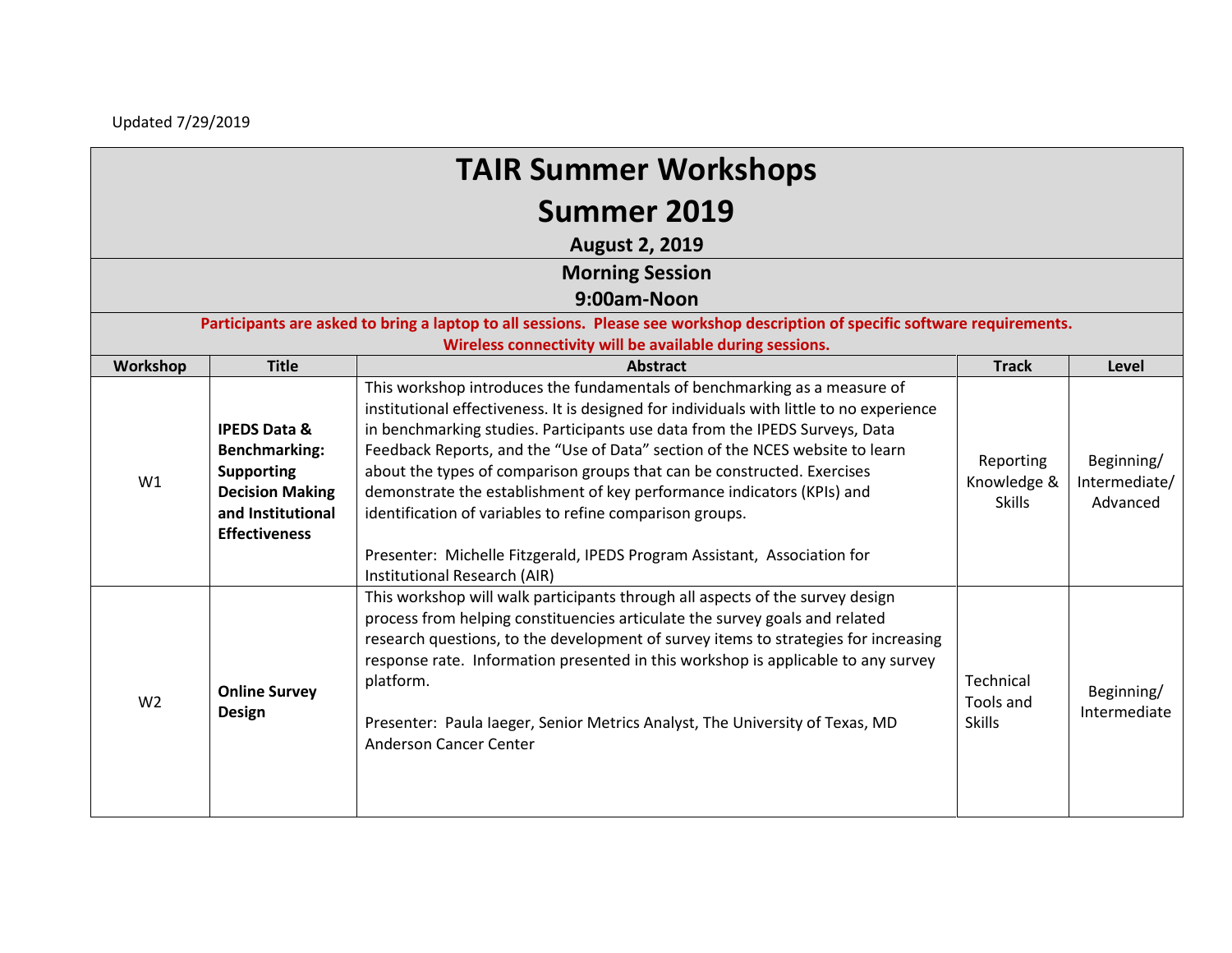| W <sub>3</sub> | <b>SQL: Efficiency is</b><br><b>More Science</b><br>than Art                                                            | Efficient SQL code runs with a low cost on the database resources. Over the years,<br>I've learned that new staff members often know how to extract database<br>information, but have not been trained to write code for efficiency.<br>This session is an interactive session where you should be able to input the code<br>into your database and understand how the code could be improved through<br>Explain Plan output and the use of proven strategies. Participants will learn to use<br>tools to reduce the cost of running SQL queries and to establish a process for<br>evaluating and reviewing SQL code. Tips will be provided on how to speed up<br>sluggish code, whether the purpose is for the code to be archived for the next time<br>it is needed or if the query will be set to generate scheduled reports.<br>Participants from Banner schools who have a laptop with access to their ODS<br>environment will have sample scripts they will be able to run to show how the tips<br>can be used to make their SQL coding more efficient.<br>Presenter: Dean Williamson, Assistant Vice President for Institutional Research,<br>Effectiveness, Analysis & Accreditation, Prairie View A&M University | Technical<br>Tools and<br><b>Skills</b> | Intermediate/<br>Advanced  |
|----------------|-------------------------------------------------------------------------------------------------------------------------|---------------------------------------------------------------------------------------------------------------------------------------------------------------------------------------------------------------------------------------------------------------------------------------------------------------------------------------------------------------------------------------------------------------------------------------------------------------------------------------------------------------------------------------------------------------------------------------------------------------------------------------------------------------------------------------------------------------------------------------------------------------------------------------------------------------------------------------------------------------------------------------------------------------------------------------------------------------------------------------------------------------------------------------------------------------------------------------------------------------------------------------------------------------------------------------------------------------------------|-----------------------------------------|----------------------------|
| W4             | <b>Mapping Place-</b><br>based Data:<br><b>Open Source</b><br><b>Tools for</b><br><b>Interactive Web</b><br><b>Maps</b> | This hands-on workshop will cover tools and techniques for creating web maps<br>from publicly available datasets. It will include a look at open source tools such as<br>the Jupyter Notebook for making data visualizations reproducible and shareable.<br>We will look at examples of web maps built with the Mapbox GL javascript library,<br>and show participants how they can get started building their own.<br>Presenter: John Dinning, MPAFF, Assistant Director - Education Data Center,<br><b>THECB</b>                                                                                                                                                                                                                                                                                                                                                                                                                                                                                                                                                                                                                                                                                                        | Technical<br>Tools and<br><b>Skills</b> | Beginning/<br>Intermediate |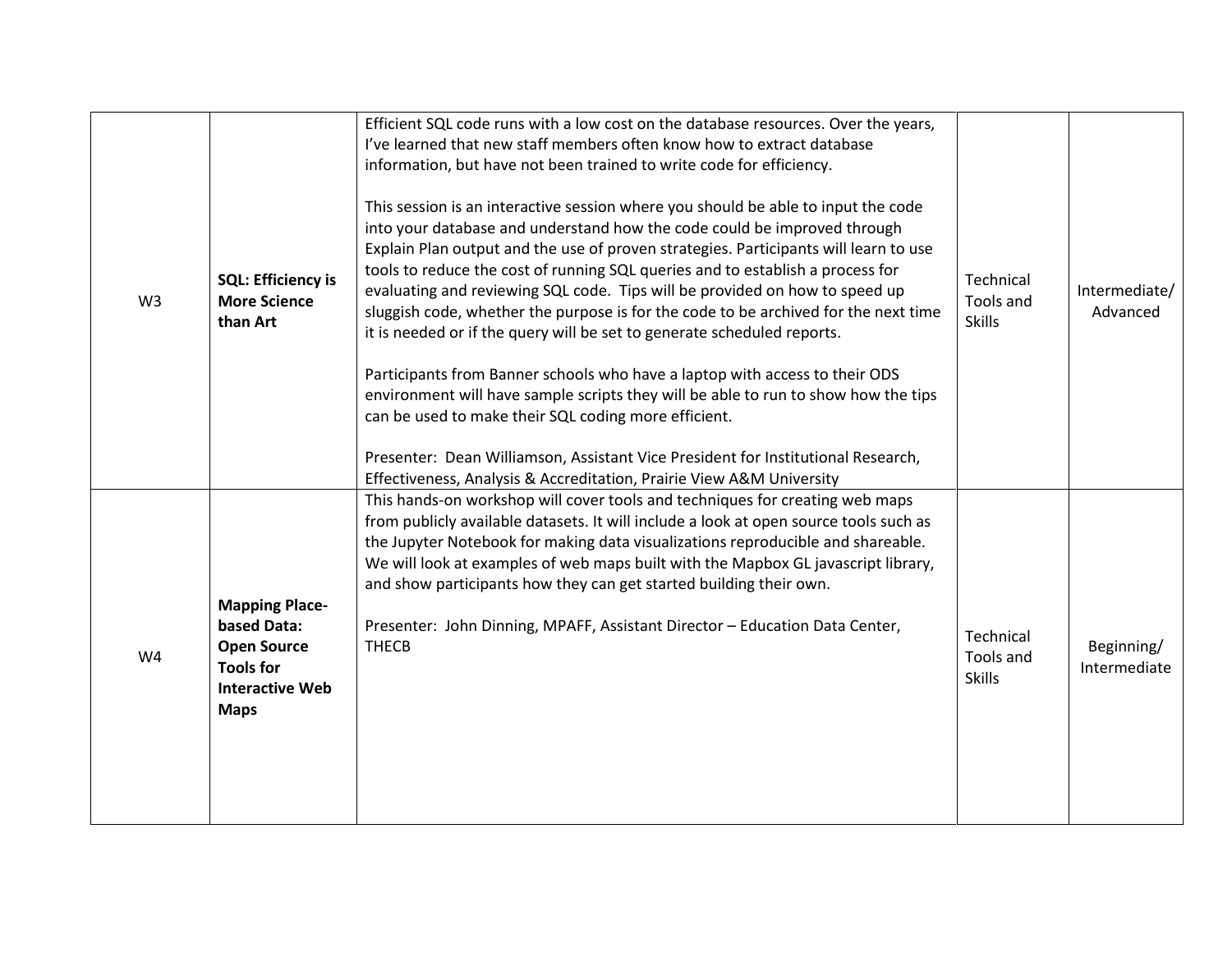|                |                                                              | <b>Afternoon Session</b>                                                                                                                                                                                                                                                                                                                                                                                                                                                                                                                                                                                                                                                                                                                                                                                                                                                                                                                                                                                                         |                               |                             |  |
|----------------|--------------------------------------------------------------|----------------------------------------------------------------------------------------------------------------------------------------------------------------------------------------------------------------------------------------------------------------------------------------------------------------------------------------------------------------------------------------------------------------------------------------------------------------------------------------------------------------------------------------------------------------------------------------------------------------------------------------------------------------------------------------------------------------------------------------------------------------------------------------------------------------------------------------------------------------------------------------------------------------------------------------------------------------------------------------------------------------------------------|-------------------------------|-----------------------------|--|
| 12:45pm-3:45pm |                                                              |                                                                                                                                                                                                                                                                                                                                                                                                                                                                                                                                                                                                                                                                                                                                                                                                                                                                                                                                                                                                                                  |                               |                             |  |
| Workshop       | <b>Title</b>                                                 | <b>Abstract</b>                                                                                                                                                                                                                                                                                                                                                                                                                                                                                                                                                                                                                                                                                                                                                                                                                                                                                                                                                                                                                  | <b>Track</b>                  | Level                       |  |
| W <sub>5</sub> | Introduction to<br><b>Times Series</b><br><b>Forecasting</b> | Using education/IR-related data, this workshop will show participants how to<br>develop predictions using several basic models which are used in times series<br>forecasting. Models presented include moving average, linear trend, and simple<br>exponential smoothing. The time series decomposition model---which builds upon<br>fundamental concepts to separate data into seasonal, trend, and cyclical<br>components---will be introduced as well. Finally, the session will cover multiples<br>methods for evaluating the accuracy of prediction models, an important step in<br>Technical<br>Tools & Skills<br>selecting the most appropriate model for a given set of data.<br>This workshop is intended for novices and experienced forecasters desiring a<br>review of basic principles. Proficiency with Excel is required, as attendees will be<br>using their laptops and this software to build models and compute error statistics.<br>Presenter: Rion McDonald, Senior Data Analyst, University of North Texas |                               | Beginning &<br>Intermediate |  |
| W <sub>6</sub> | <b>Making Maps in</b><br><b>Tableau</b>                      | Participants will make several maps in Tableau, using CB001 data. Topics covered<br>will include cleaning up geographic roles, adding map layers (county lines and city<br>names), loading up the tooltips, animating the map, and creating filter actions. The<br>session will assume that participants are already comfortable connecting to a data<br>source, creating tables, and creating calculated fields.<br>Participants will need to bring a laptop loaded with Tableau. A free version of<br>Tableau is available at https://www.tableau.com/products/trial.<br>Presenter: Dr. Sharon Bailey, Director of Institutional Research and Effectiveness,<br>University of Houston - Victoria                                                                                                                                                                                                                                                                                                                               | Presentation<br><b>Skills</b> | Intermediate                |  |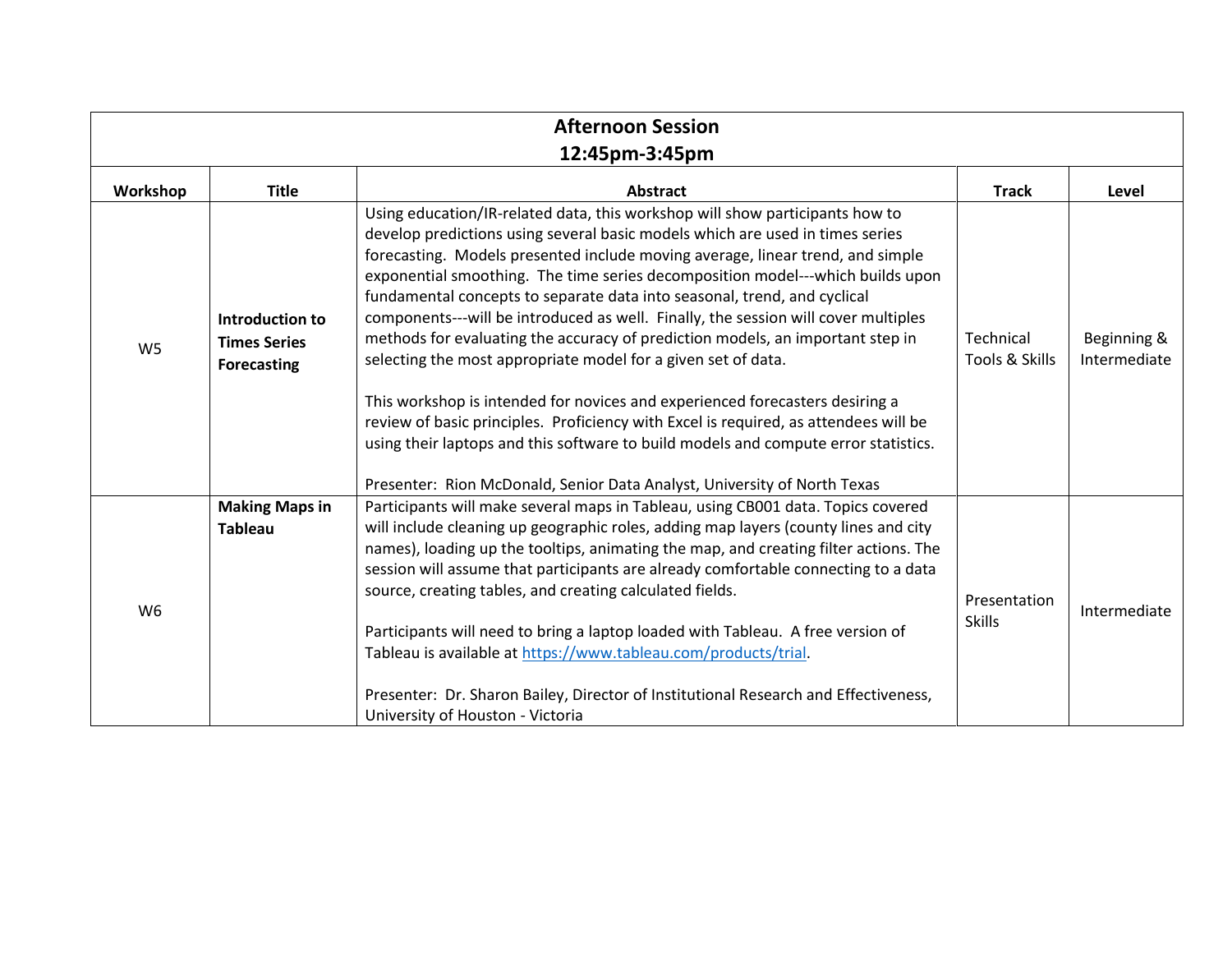| W7 | A Closer Look at<br>Data Used in<br><b>Support of</b><br><b>Academic Success</b><br><b>Programs</b> | Institutional Research staff are often asked to provide data related to academic<br>success programs. This data plays a vital role in the analysis of program<br>effectiveness, and it is used by university leadership for decision-making purposes.<br>Sam Houston ELITE, a program that endeavors to promote the academic<br>development and success of African American and Hispanic male students, asked<br>Sam Houston State University's Institutional Research team for assistance<br>comparing the success of ELITE students to the success of similar SHSU students. In<br>this presentation, I will guide participants through the study that compared four<br>groups: ELITE students, all SHSU minority males, all SHSU males, and a control<br>group. Participants will learn about the design, see the evaluation process from<br>beginning to end, and discuss how methods used by SHSU IR Analysts can be<br>applied to projects at any institution.<br>Participants will need to bring a laptop loaded with SPSS to get the most from this<br>workshop. A free-trial, available at https://www.ibm.com/analytics/spss-trials<br>Presenter: Kristina Beltran, Institutional Research Analysts, Sam Houston State<br>University | Data Analysis<br>&<br>Methodology                 | Beginning/<br>Intermediate              |
|----|-----------------------------------------------------------------------------------------------------|------------------------------------------------------------------------------------------------------------------------------------------------------------------------------------------------------------------------------------------------------------------------------------------------------------------------------------------------------------------------------------------------------------------------------------------------------------------------------------------------------------------------------------------------------------------------------------------------------------------------------------------------------------------------------------------------------------------------------------------------------------------------------------------------------------------------------------------------------------------------------------------------------------------------------------------------------------------------------------------------------------------------------------------------------------------------------------------------------------------------------------------------------------------------------------------------------------------------------------------------|---------------------------------------------------|-----------------------------------------|
| W8 | <b>THECB Data Tools</b>                                                                             | A whirlwind tour and peak under the hood of the THECB's Texas higher Education<br>Data website. The Coordinating Board has a wealth data and this workshop is<br>geared to anyone who would like to know more about what data are available.<br>Includes a glossary of commonly used Texas higher education terms.<br>Presenter: THECB Education Reporting Data Staff                                                                                                                                                                                                                                                                                                                                                                                                                                                                                                                                                                                                                                                                                                                                                                                                                                                                          | Reporting<br>Knowledge &<br><b>Skills</b>         | Beginning,<br>Intermediate,<br>Advanced |
| W9 | <b>Common Planning</b>                                                                              | In our workshop, we will focus on efforts to effectively establish, implement,<br>measure, and complete the planning process. With three time frames for planning<br>commonly identified as short, medium, and long term; each aligns in compliment<br>with the next longest time frame. A plan cements and anchors a group of people<br>with a common purpose, common direction, and a common goal. Plans create this<br>common purpose to accomplish work and it is well known that individuals and<br>groups alike perform better in a purpose-centered environment. As we journey<br>through the Effective Planning Process and investigate how each commonality<br>compliments the other alongside the transition process from one stage to the next<br>in our planning cycle. Plans can reach maturation in as short as 12 months (or less                                                                                                                                                                                                                                                                                                                                                                                               | Institutional<br>Effectiveness<br>&<br>Assessment | Beginning/<br>Intermediate              |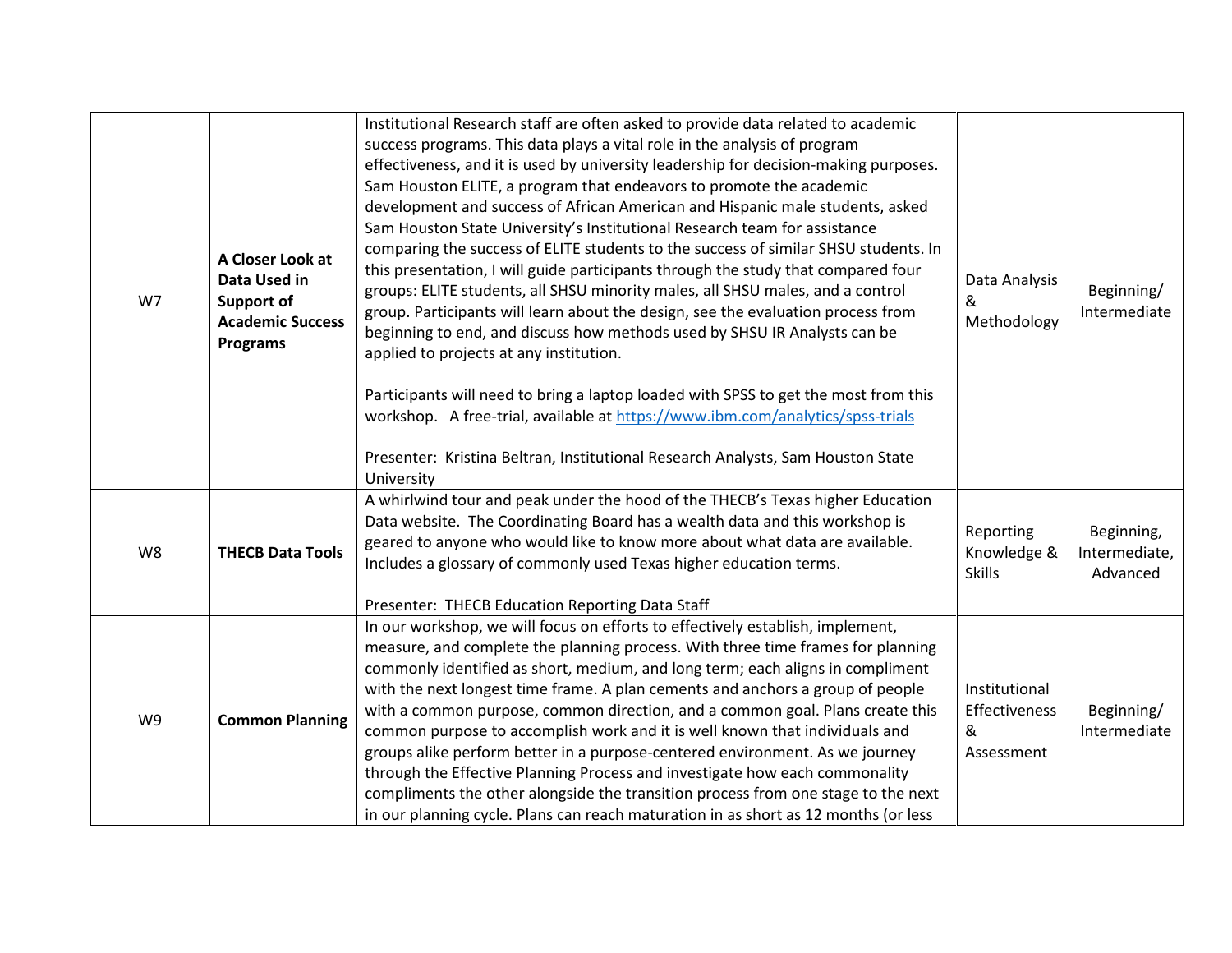|                 |                                         | in some instances), though could last for up to 10 plus years dependent on the<br>longevity intended. Once finished, we will have laid a foundation for constructing<br>and coordinating a productive and effective planning cycle.<br>Presenter: Richard Plott, Director, Texas Southern University                                                                                                                                                                                                                                                                                                                                                                                                                                             |                             |                             |
|-----------------|-----------------------------------------|--------------------------------------------------------------------------------------------------------------------------------------------------------------------------------------------------------------------------------------------------------------------------------------------------------------------------------------------------------------------------------------------------------------------------------------------------------------------------------------------------------------------------------------------------------------------------------------------------------------------------------------------------------------------------------------------------------------------------------------------------|-----------------------------|-----------------------------|
| W <sub>10</sub> | <b>Visualizing Data</b><br>with Tableau | This workshop is designed to provide attendees with the skills necessary to create<br>visualizations of both enrollment and survey data in Tableau. Through a series of<br>hands-on exercises, we will explore the process of importing and transforming your<br>data into a Tableau friendly format using Tableau Prep, creating basic and advanced<br>visualizations, creating basic calculations, and building interactive dashboards.<br>Sample datasets will be provided.<br>Attendees should have Tableau Prep and Tableau Desktop installed on their laptop<br>prior to the workshop. Trial versions of the software can be downloaded at:<br>https://www.tableau.com/products/trial<br>Presenter: G. Marc Turner, Texas State University | Technical<br>Tools & Skills | Beginning &<br>Intermediate |